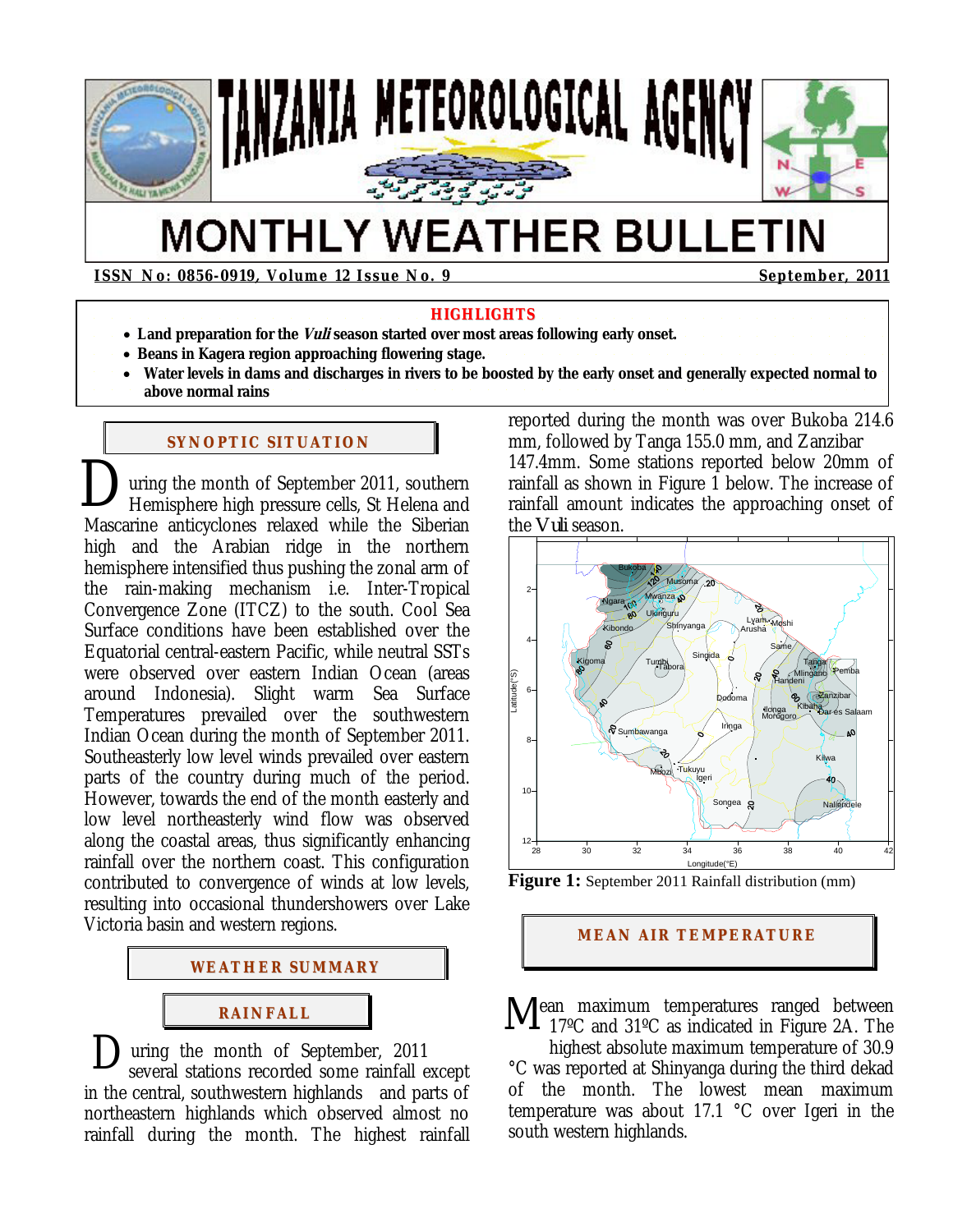

Longitude(°E) **Figure2A**: Sept.ember 2011 Mean maximum temperatur*e (°C)* 



**Figure 2B:** Sept 2011 Mean minimum temperature (°C)

 uring the month under review the country experienced cool to cold temperatures where cold temperatures were experienced over areas in the southwestern highlands of the country like Mbeya as indicated in Figure 2B. Mean minimum air temperatures ranged from 6 ºC to 24ºC, while the absolute mean temperature value of 24.0 °C was recorded at Pemba over the coastal belt during the first dekad of the month*.* D

### **MEAN SUNSHINE HOURS**

Sunshine duration across the country during<br>September indicates that the mean bright September indicates that the mean bright sunshine hours ranged from about 3 hrs/day over Kagera region in the Lake basin to 9 hrs/day over parts of southwestern highlands, western and central region, as shown in Figure 3. below.



**Figure 3:** Sept. 2011 Mean sunshine hours (hrs/day)

**MEAN WI ND SPEED**



**Figure 4***:* September 2011 Mean wind speed (km/hr)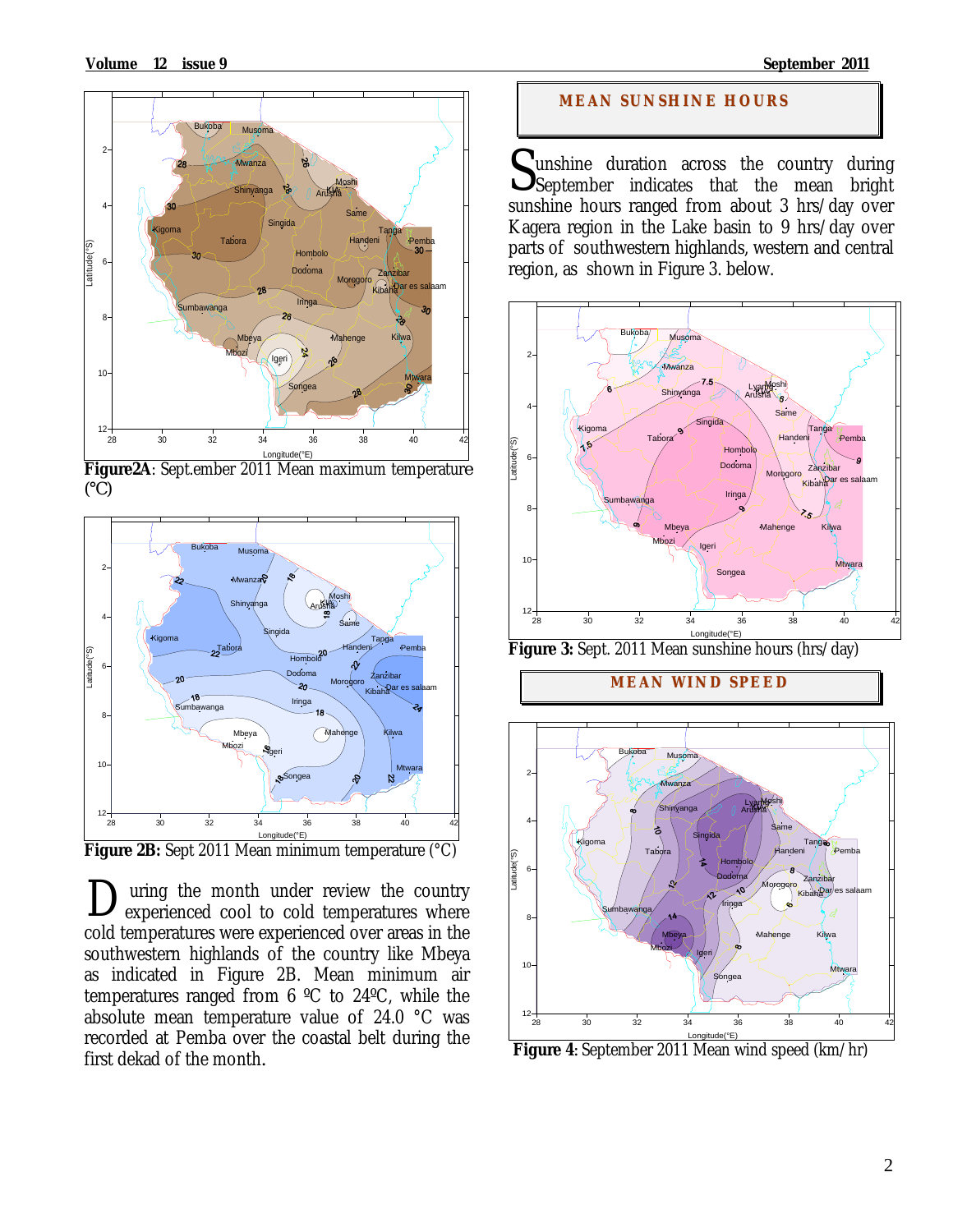ean wind speeds across the country ranged Mean wind speeds across the country ranged<br>
between 3 km/hr to 14 km/hr during the month of September. Windy conditions traversed over parts of southwestern highlands, central and northeastern highlands as indicated in Figure 4.

## $\frac{1}{\sqrt{2}}$ **AGROMETEOROLOGICAL SUMMARY**

and preparations for the *Vuli* season in bimodal **L** and preparations for the *Vuli* season in bimodal sector started over most areas following the early onset. There was early and adequate soil moisture supply over most parts of the country with higher levels registered over Lake Victoria basin, western parts and northern coast boosting increased field activities. However, planting of maize and beans were major field activities reported over parts of Kagera and Mara regions, with beans in Kagera region approaching flowering stage and in good condition contrary to the less effective off-seasonal soil moisture supply obtained over a few areas in the unimodal sector.

Pastures and water availability for livestock and wildlife were observed below average levels over parts of northeastern highlands, central and southwestern highlands, though they will be boosted by the early onset and generally expected normal to above normal rains.

### **HYDROMETEOROLOGICAL SUMMARY**

Water levels in lakes, dams, and discharges in rivers including their respective catchments rivers including their respective catchments were low but will be boosted by the early onset and generally expected normal to above normal rains.

### **ENVIRONMENTAL SUMMARY**

uring September the country continued to During September the country continued to experience generally cool to cold temperatures, giving comfortable conditions for the coastal belt which is normally warmer at this time of the year.

### **EXPECTED SYNOPTIC SITUATION DURI NG OCTOBER 2 011**

Uuring the month of October 2011, the Azores<br>High and Siberian high together with the High and Siberian high together with the associated Arabian ridge are expected to intensify. St. Helena high is also expected to intensify thus allowing westerly winds over the western parts of the country. On the other hand, the Mascarine high is expected to relax slightly. This will result into a tight gradient near the Tanzania Coast and low level easterly wind convergence. SSTs from central to eastern equatorial Pacific Ocean are expected to be below average. Neutral SSTs conditions are expected to prevail over central Indian Ocean while slightly warmer conditions are expected over southwestern Indian Ocean. Low level winds convergence are expected to dominate over the Lake Victoria basin and western regions. The above configuration is expected to enhance the outward movement of ITCZ and moisture thus contributing to spreading of rainfall activities over bimodal areas.

### **EXPECTED WEATHER SITUATION DURI NG OCTOBER 2 011**

ake Victoria Basin (Kagera, Mwanza, Mara and Lake Victoria Basin (Kagera, Mwanza, Mara and<br>Shinyanga regions): is likely to feature cloudy to partly cloudy conditions and thundershowers over most areas. Western regions (Kigoma, Rukwa and Tabora regions): These areas are expected to experience enhanced thundershowers. However, eastern parts of Tabora region are expected to feature mainly few showers and thunderstorms in the first half of the month. Northern coast **(**Dar es Salaam, Morogoro and Tanga regions, the Isles of Unguja and Pemba**):** The areas are expected to experience rain showers with cases of enhanced thundershowers. Central areas (Dodoma and Singida regions)**:** Mainly dry conditions with occasional rain showers are expected during this month. Northeastern highlands (Kilimanjaro, Arusha and Manyara regions): are expected to feature some showers. Occasionally enhanced thundershowers may occur. Southwestern highlands (Southern